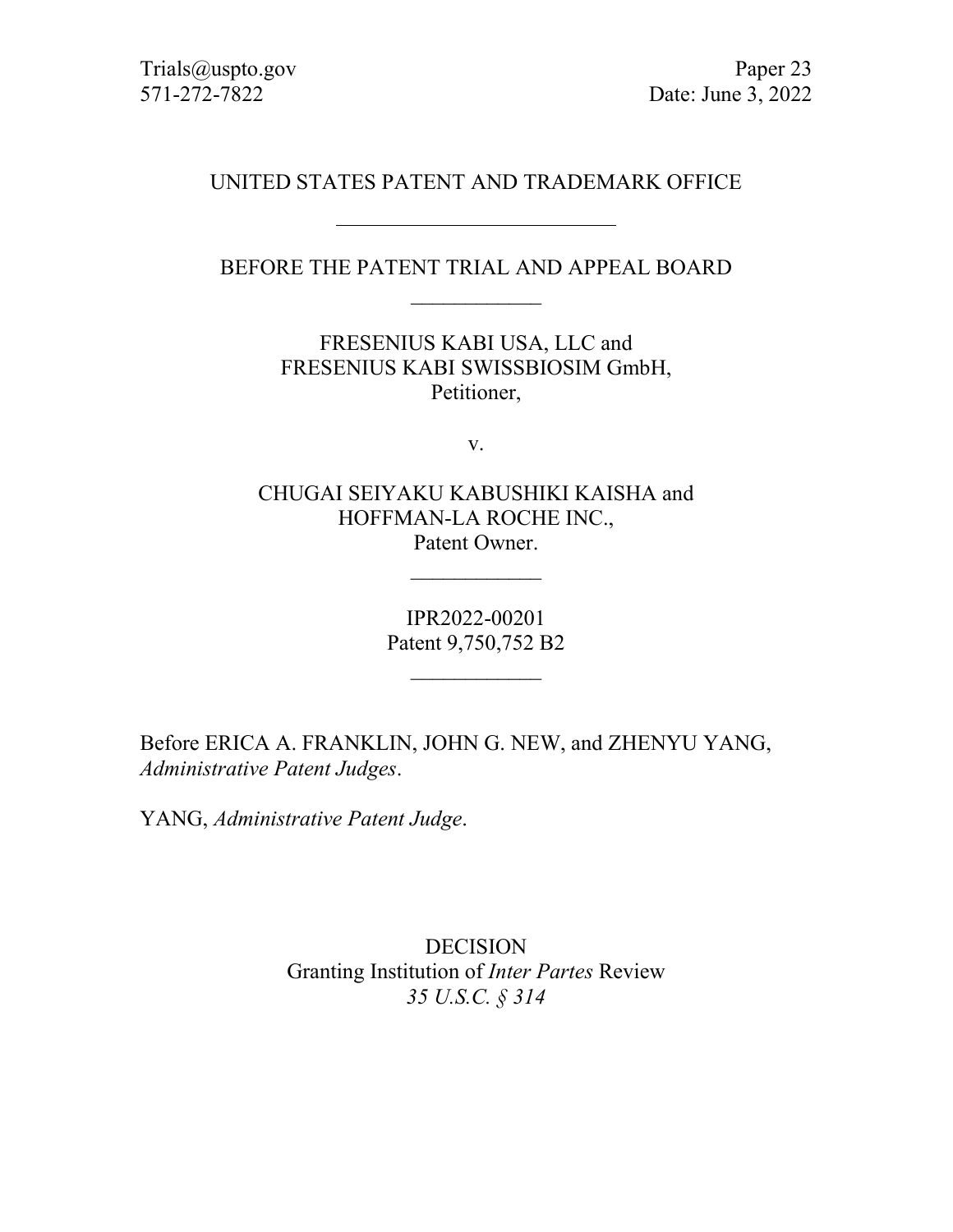### I. INTRODUCTION

Fresenius Kabi USA, LLC and Fresenius Kabi SwissBioSim GmbH (collectively, "Petitioner") filed a Petition (Paper 3 ("Pet.")), seeking an *inter partes* review of claims 1–16 of U.S. Patent No. 9,750,752 B2 (Ex. 1001, "the '752 patent"). Chugai Seiyaku Kabushiki Kaisha ("Chugai") and Hoffmann-La Roche Inc. (collectively, "Patent Owner") represent that they "have elected to waive their right to a preliminary response and to defend the challenged claims in this proceeding on the merits, should the Board choose to institute a trial." Paper 11, 1.

We have authority under 35 U.S.C. § 314, which provides that an *inter partes* review may not be instituted "unless . . . there is a reasonable likelihood that the petitioner would prevail with respect to at least 1 of the claims challenged in the petition." 35 U.S.C. § 314(a). The Federal Circuit has interpreted the statute to require "a simple yes-or-no institution choice respecting a petition, embracing all challenges included in the petition." *PGS Geophysical AS v. Iancu*, 891 F.3d 1354, 1360 (Fed. Cir. 2018).

For the reasons provided below, we determine Petitioner has demonstrated a reasonable likelihood that it would prevail with respect to at least one claim challenged in the Petition. Thus, we institute an *inter partes* review of claims 1–16 of the '752 patent on all grounds.

### *A. Related Matters*

According to Petitioner, the '752 patent is not currently the subject of any litigation or post-grant proceedings. Pet. 4.

Petitioner explains that the '752 patent claims priority to Application No. 13/390,266, which issued as U.S. Patent No. 8,580,264 ("the '264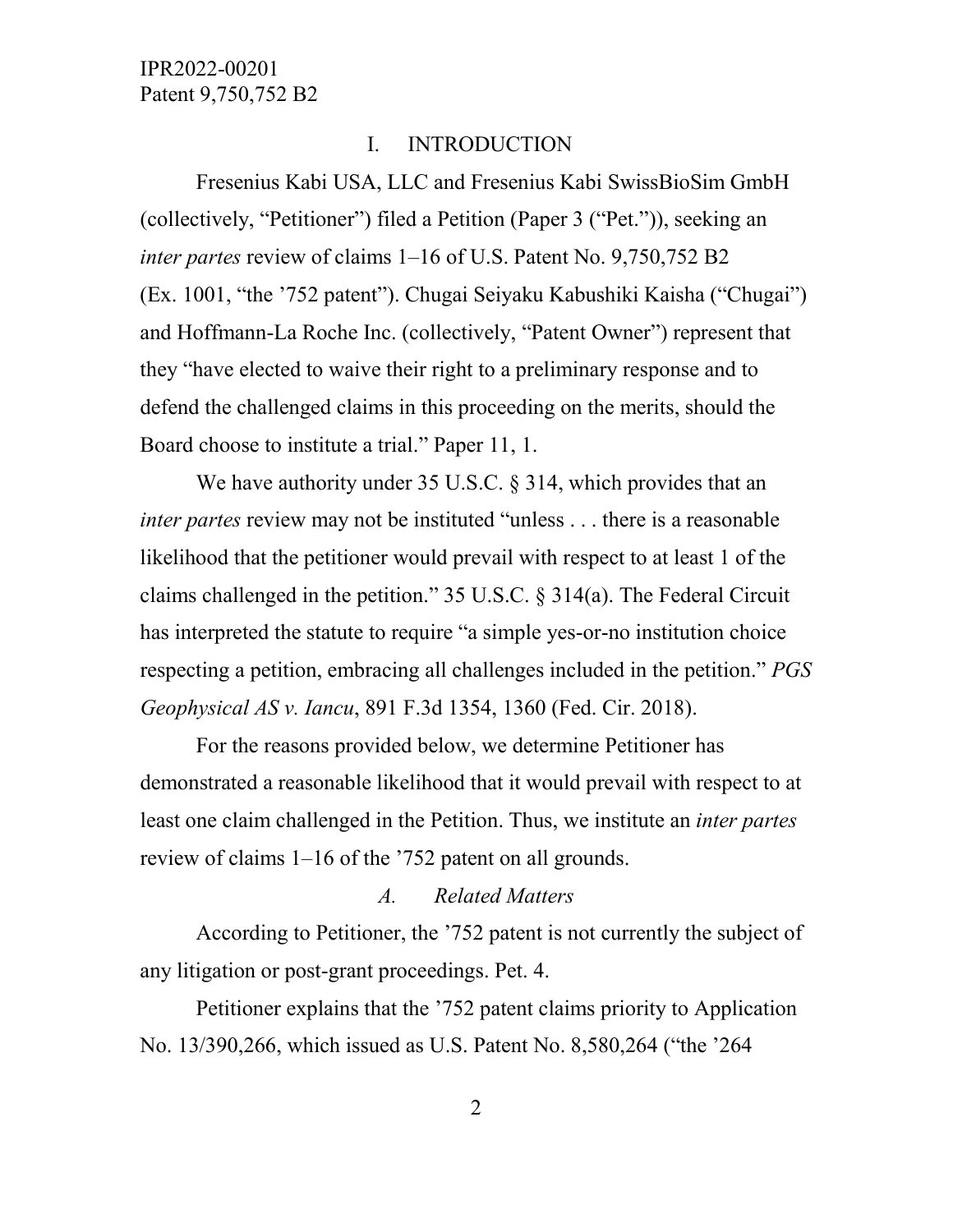patent"). *Id.* Petitioner previously filed IPR2021-01288 and IPR2021-01542, seeking *inter partes review* of the claims of the '264 patent. *Id.* Petitioner also filed IPR2021-01336, seeking an *inter partes* review of the claims of U.S. Patent No. 10,874,677, which is in the same family as the '264 patent. *Id.* We instituted trial in each of those cases.

### *B. The '752 Patent and Related Background*

The '752 patent "relates to identification of a fixed dose of [anti-interleukin-6 receptor] anti IL 6R antibody, e.g. tocilizumab ["TCZ"], which is safe and effective for subcutaneous administration in patients with [interleukin-6] IL 6 mediated disorders," including giant cell arteritis ("GCA"). Ex. 1001, 1:13–23.

IL-6 is a proinflammatory cytokine. *Id.* at 1:53–54. Elevated IL-6 levels had been reported in patients with rheumatoid arthritis ("RA"). *Id.* at 2:4–5; *see also id.* at 2:8–10 ("IL 6 levels correlate with disease activity in RA . . . and clinical efficacy is accompanied by a reduction in serum IL 6 levels.").

IL-6 binds to its soluble and membrane-bound receptors. *Id.* at 2:1–3. TCZ is a recombinant humanized monoclonal antibody that binds to human IL-6R. *Id.* at 2:12–14. In the '752 patent, the amino acid sequences of TCZ light chain and heavy chain comprise SEQ ID NOs. 1 and 2, respectively. *Id.* at 7:1–3; FIGs. 7A, 7B.

Before the '752 patent,

TCZ 8 mg/kg IV ha[d] been approved in over 70 countries for use in RA, including Japan and Europe. In the United States, TCZ IV (4 mg/kg and 8 mg/kg) has been approved in RA patients who have had an inadequate response to anti-TNF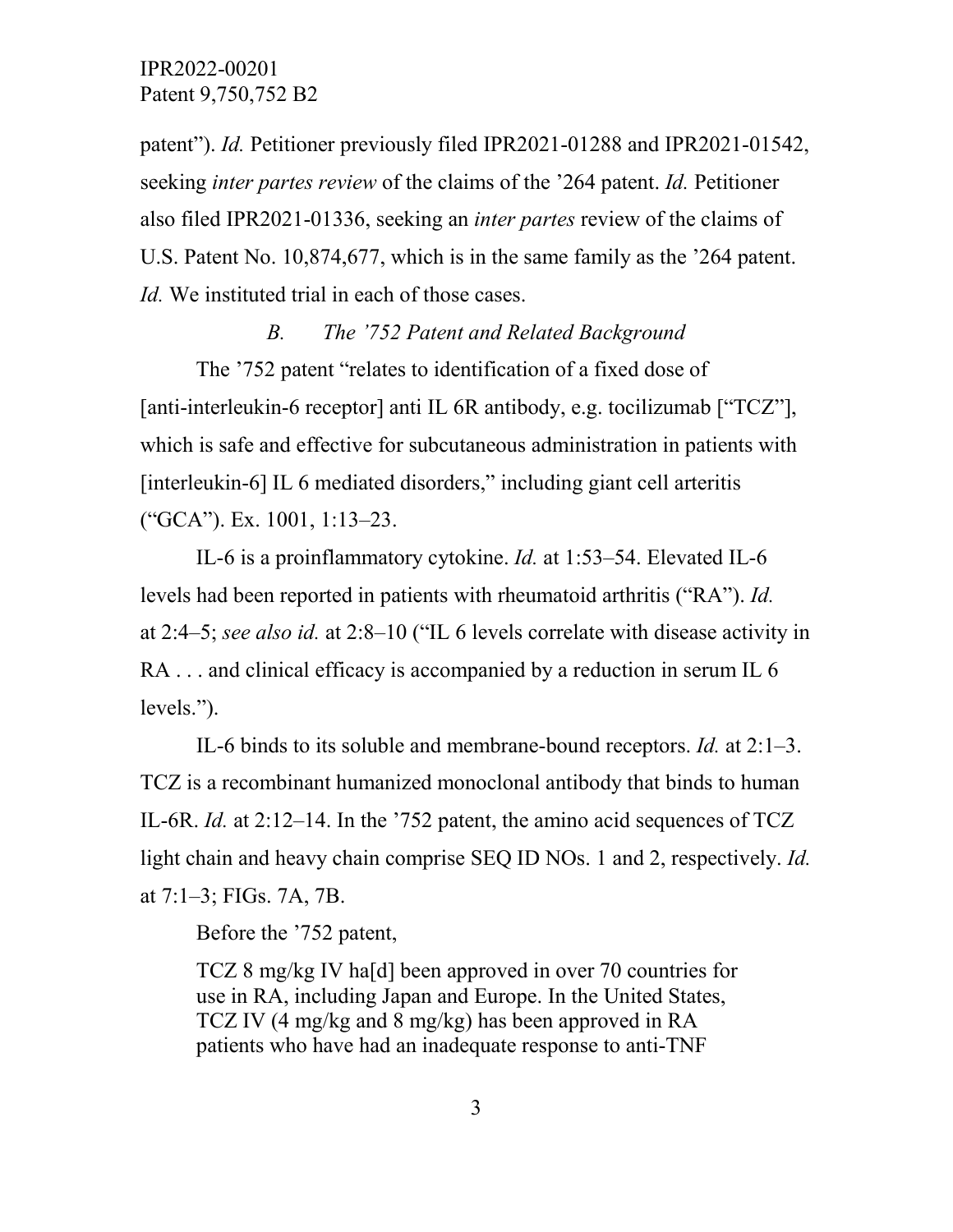agents. Additionally, TCZ was approved for use in Castleman's disease in India and Japan.

## *Id.* at 2:19–24.

 $\overline{a}$ 

GCA is a primary vasculitis involving large and medium sized arteries. *Id.* at 3:32–33. It is an immune-mediated disease and typically affects those over fifty years old. Ex. 101[2](#page-3-1),  $1^{1,2}$  Takayasu's arteritis ("TA"), a rare variant of GCA, mainly affects young females. *Id.* In addition, polymyalgia rheumatica ("PMR") is closely related to GCA. Ex. 1015,<sup>[3](#page-3-2)</sup> 1. Population-based studies showed that 16–21% of patients with PMR have GCA, and PMR is present in 40–60% of patients with GCA. *Id.* at 2. The clinical connections between PMR and GCA "suggested that they are different manifestations of the same disease process." *Id.*

Prior-art evidence suggests that IL-6 "has a major role in sustaining disease activity" in GCA and PMR. Ex. 1015, 9; *see also* Ex. 1012, 2 ("IL-6 plays an important role in the pathogenesis of GCA. IL-6 levels are elevated in active disease."). In addition, "serum IL-6 levels have been reported to be elevated in patients with TA and to correlate with disease activity." Ex. 1012, 2.

According to the '752 patent, at the time of its priority date, high dose corticosteroids ("CS") were the then-current standard of care for GCA.

<span id="page-3-0"></span><sup>1</sup> Seitz et al., *Rapid Induction of Remission in Large Vessel Vasculitis by IL-6 Blockade*, 141 Swiss Medical Weekly w13156 (2011) (Ex. 1012, "Seitz"). Seitz is one of the prior-art references asserted by Petitioner.

<span id="page-3-1"></span><sup>&</sup>lt;sup>2</sup> Unless otherwise noted, we cite to the page numbers provided by the parties.

<span id="page-3-2"></span><sup>3</sup> Salvarini et al., *Polymyalgia Rheumatica and Giant-Cell Arteritis*, 372 Lancet 234–45 (2008) (Ex. 1015).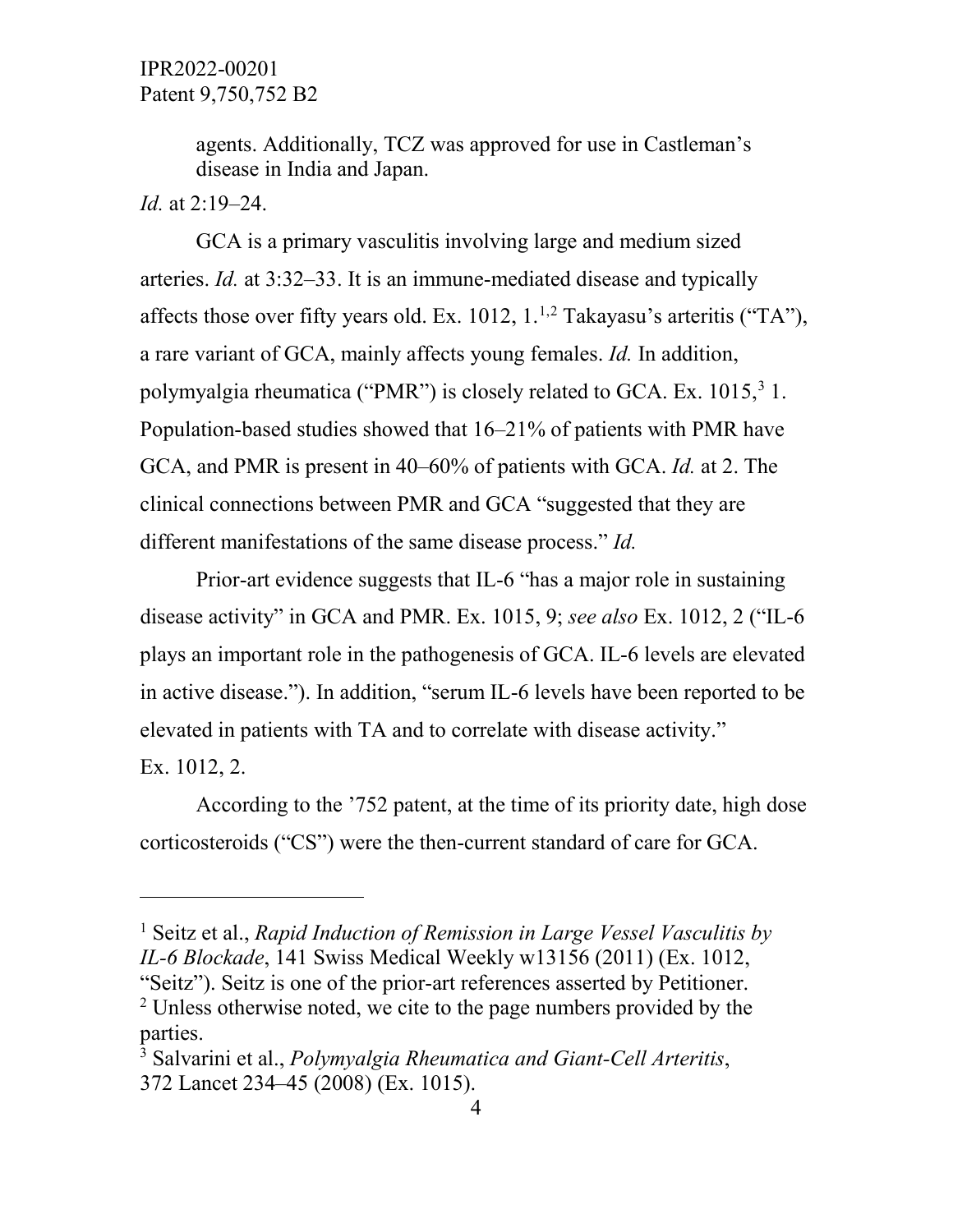Ex. 1001, 3:39–40; *see also* Ex. 1012, 1 ("Glucocorticoids (GCs) remain the treatment of choice."); Ex. 1015, 1 (stating GCs were "the cornerstone of treatment" of both PMR and GCA). The '752 patent states, however, "more durable remissions [we]re needed (50% of patients relapse), and steroid sparing treatment options are needed in view of steroid-related complications[]." Ex. 1001, 3:40–43; *see also* Ex. 1015, 1 ("Adverse events of glucocorticosteroids affect more than 50% of patients.").

The '752 patent states that "GCA is an unmet medical need." Ex. 1001, 3:38–39. Acknowledging that prior art, including Seitz, teaches using TCZ to treat GCA, the '752 patent nonetheless points out that in those studies, TCZ was administered intravenously. *Id.* at 3:43–48. According to the '752 patent, its purported invention relates to a method of treating GCA in a patient comprising subcutaneously administering an anti-IL-6R antibody to the patient in an amount effective to treat the GCA. *Id.* at 5:66–6:2.

# *C. Illustrative Claims*

Among the challenged claims, claims 1 and 8 are independent.

Claim 1 is illustrative and is reproduced below:

1. A method of treating giant cell arteritis (GCA) in a patient comprising administering an anti-IL-6 receptor (IL-6R) antibody to the patient in an amount effective to treat the GCA, wherein the anti-IL-6R antibody is administered subcutaneously as a fixed dose of 162 mg per dose every week or every two weeks, and wherein the anti-IL-6R antibody comprises the light chain and heavy chain amino acid sequences of SEQ ID NOs. 1 and 2, respectively.

Ex. 1001, 63:8–15.

Claim 8 is similar to claim 1, except that, instead of the SEQ ID NOs., it recites TCZ by name. *Id.* at 64:7–11.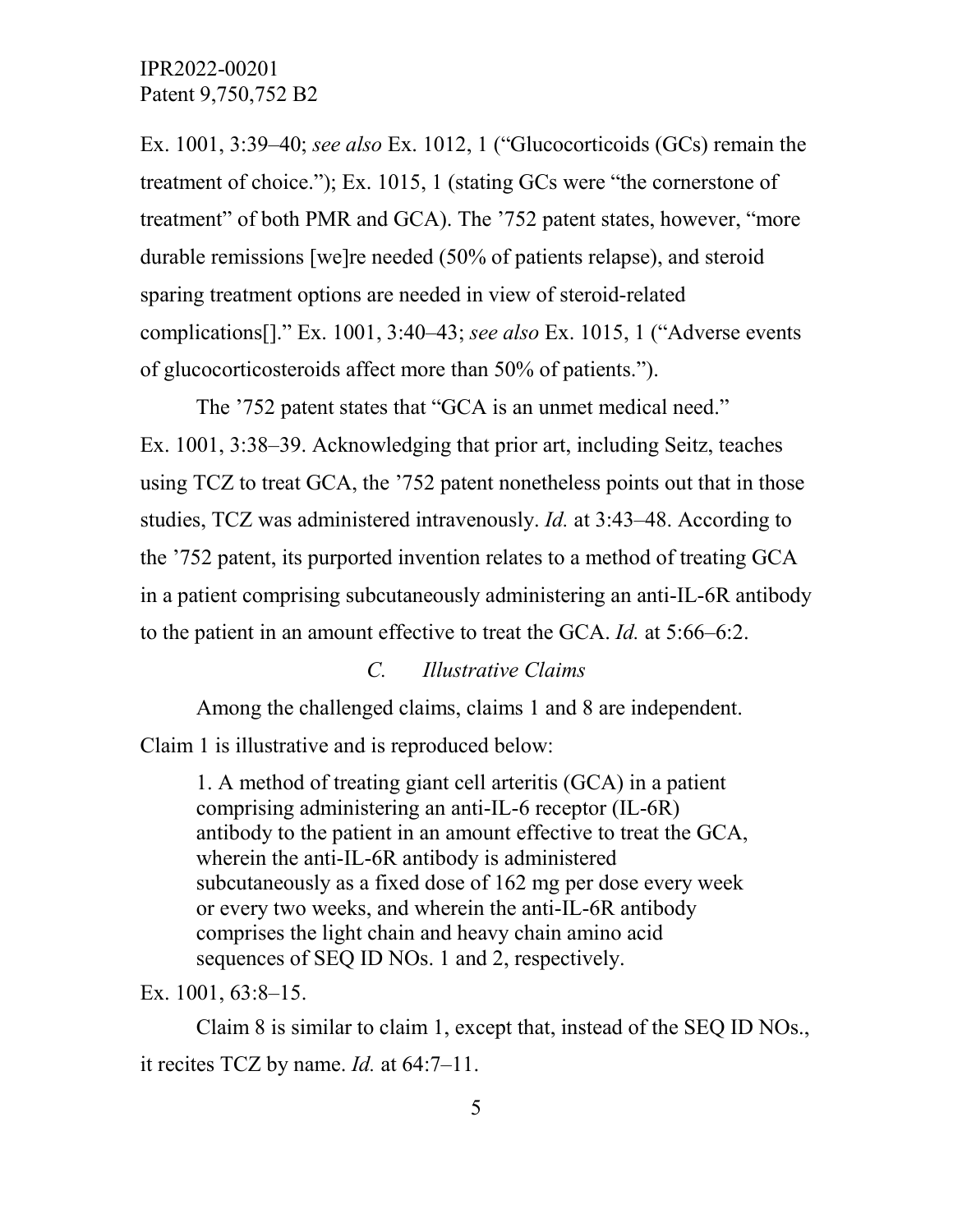$\overline{a}$ 

### *D. Asserted Challenge to Patentability*

Petitioner asserts the following challenge to patentability:

| <b>Claims Challenged</b> | 35 U.S.C. $\S^4$ | <b>Reference(s)</b>              |
|--------------------------|------------------|----------------------------------|
| $1 - 16$                 | 103(a)           | Seitz, Ohta $2010^5$             |
| $-16$                    | 103(a)           | Hagihara, <sup>6</sup> Ohta 2010 |

Petitioner relies on the Declarations of Thomas M. Zizic, M.D. (Ex. 1002) and Howard L. Levine, Ph.D. (Ex. 1003).

### II. ANALYSIS

### *A. Level of Ordinary Skills*

 Petitioner argues that an ordinarily skilled artisan "would have been an individual with an M.D. specializing in the treatment of autoimmune and inflammatory disorders and having several years of experience treating patients with such disorders, including GCA and RA, or having several years of experience researching treatments for autoimmune and inflammatory disorders, including GCA and RA." Pet. 16–17 (citing Ex. 1002 ¶ 30). For purposes of this Decision, we adopt Petitioner's definition as it is consistent with the disclosures of the '752 patent and the prior art of record.

<span id="page-5-0"></span><sup>4</sup> The Leahy-Smith America Invents Act ("AIA"), Pub. L. No. 112-29,

<sup>125</sup> Stat. 284, 287–88 (2011), amended 35 U.S.C. § 103, effective

March 16, 2013. Because the '752 patent has an effective filing date before March 16, 2013, the pre-AIA version of § 103 applies.<br><sup>5</sup> Ohta et al., *Optimal Dose Prediction by Pharmacokinetic and Biomarker* 

<span id="page-5-1"></span>*Response of Subcutaneous Tocilizumab Treatment – A Phase I/II Study Evaluating the Safety, Pharmacokinetics and Clinical Response in Patients with Rheumatoid Arthritis*, 62(10) Arthritis & Rheumatism S467–68 (2010) (Ex. 1011, "Ohta 2010").

<span id="page-5-2"></span><sup>6</sup> Hagihara et al., *Tocilizumab Ameliorates Clinical Symptoms in Polymyalgia Rheumatica*, 37 J. of Rheumatol. 1075–76 (2010) (Ex. 1010, "Hagihara").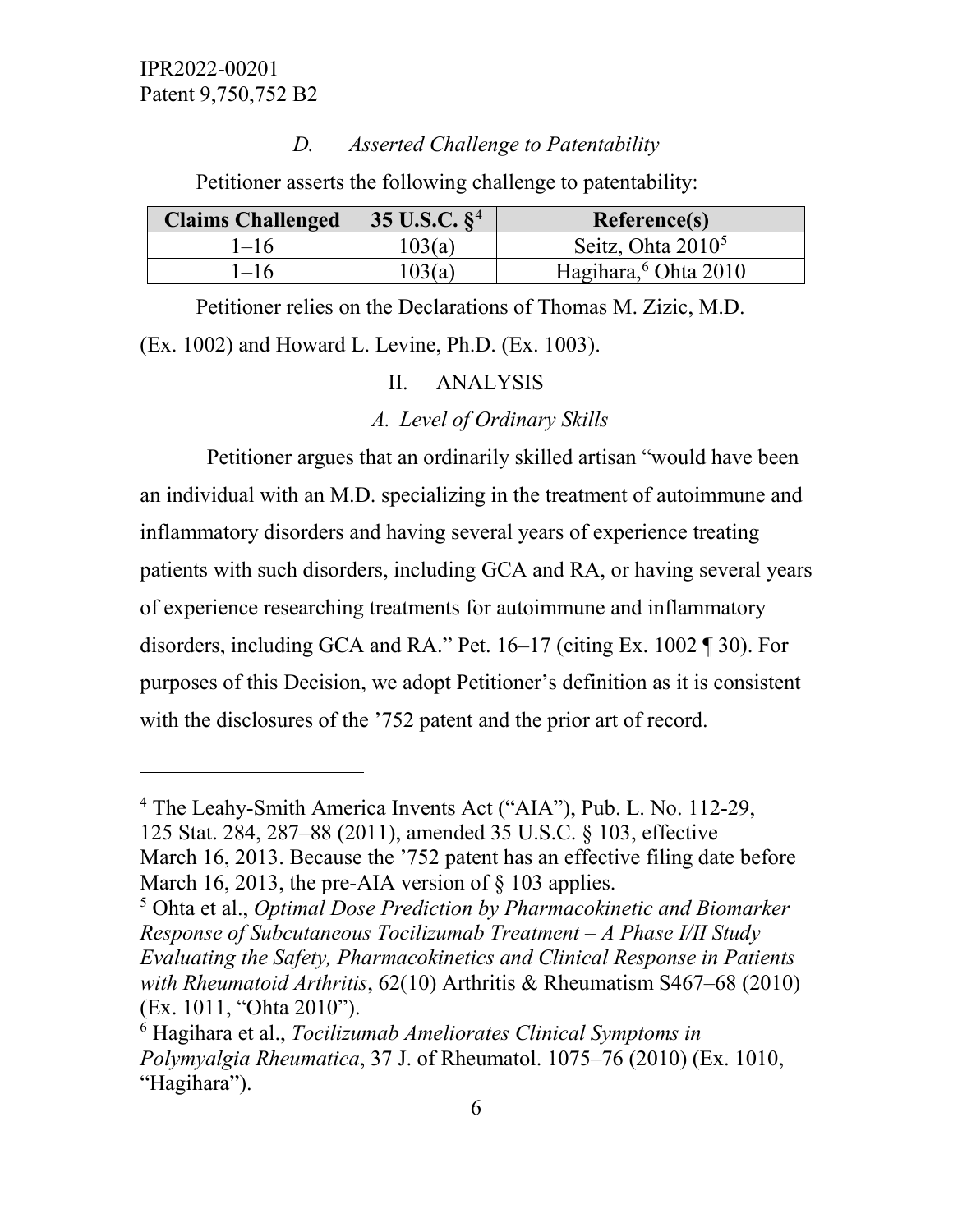## *B. Claim Construction*

In an *inter partes* review, we construe a claim term "using the same claim construction standard that would be used to construe the claim in a civil action under 35 U.S.C. [§] 282(b)." 37 C.F.R. § 42.100(b) (2020). Under that standard, the words of a claim "are generally given their ordinary and customary meaning," which is "the meaning that the term would have to a person of ordinary skill in the art in question at the time of the invention, i.e., as of the effective filing date of the patent application." *Phillips v. AWH Corp.*, 415 F.3d 1303, 1312–13 (Fed. Cir. 2005) (en banc).

Claim terms need only be construed to the extent necessary to resolve the controversy. *Wellman, Inc. v. Eastman Chem. Co.*, 642 F.3d 1355, 1361 (Fed. Cir. 2011). On this record and for purposes of this Decision, we find no claim term needs express construction.

## *C. Alleged Obviousness over Seitz and Ohta 2010*

Petitioner asserts that claims 1–16 of the '752 patent would have been obvious over the combination of Seitz and Ohta 2010. Pet. 26–44. Based on this record, and for at least the following reasons, we determine Petitioner has established a reasonable likelihood that it would prevail in this assertion. We focus our analysis on independent claim 1.

## 1. Prior-Art Status of Seitz

The '752 patent claims priority to provisional application No. 61/542,615 ("the '615 application"), filed on October 3, 2011, and provisional application No. 61/411,015 ("the '015 application"), filed on November 8, 2010. Ex. 1001, code (60).

7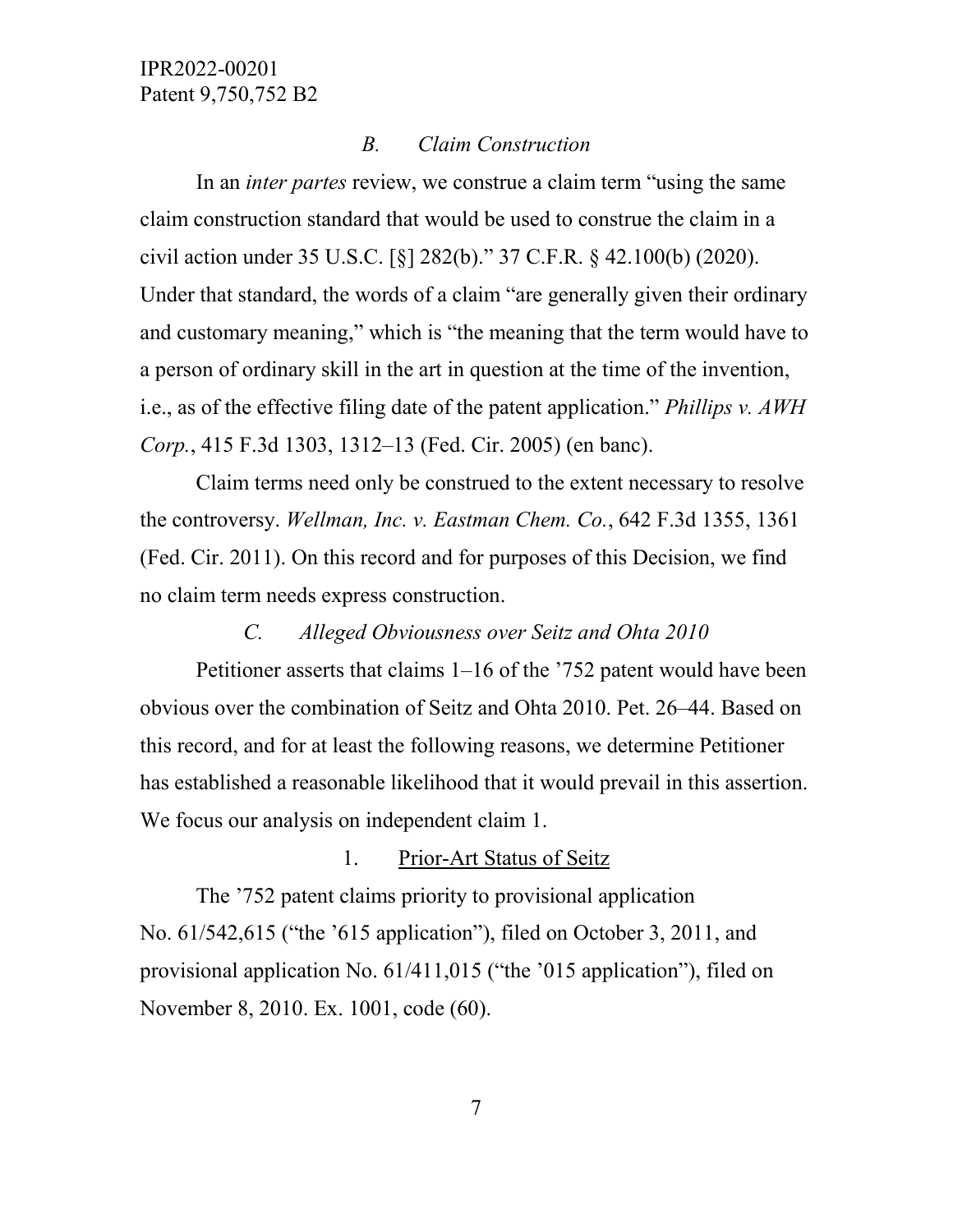According to Petitioner, although the '015 application lists a number of IL-6 mediated disorders that may be treated with TCZ, it does not mention GCA anywhere. Pet. 17–18. Thus, Petitioner argues there is no written description support for the challenged claims in the '015 application, and the claims are not entitled to priority to November 8, 2010, the filing date of the '015 application. *Id.* at 18. Instead, Petitioner contends that the challenged claims are entitled to a priority date no earlier than October 3, 2011, when the applicant, in the '615 application, added GCA to the list of IL-6 mediated disorders that may be treated with TCZ. *Id.* at 19. Based on the current record, we find Petitioner's argument persuasive.

As a result, we agree with Petitioner that Seitz, published on January 17, 2011, qualifies as prior art under 35 U.S.C. § 102(a). *See* Pet. 22.

> 2. Prior Art Disclosures *a. Seitz*

Seitz teaches a study in which five patients with GCA and two with TA were treated with TCZ infusions at 8 mg/kg. Ex. 1012, 1. In Seitz, TCZ was given every other week for the first month and once monthly thereafter. *Id.* All patients in the Seitz study "achieved a rapid and complete clinical response and normalization of the acute phase proteins" and "[n]o relapse and no drug-related side effects were noted." *Id.* Seitz concludes "the data suggest that IL-6 blockade using tocilizumab qualifies as a therapeutic option to induce rapid remission in large vessel vasculitides." *Id.* According to Seitz, "the fact that all patients responded to this IL-6 targeting strategy argues for interesting therapeutic potential, not only for patients with newly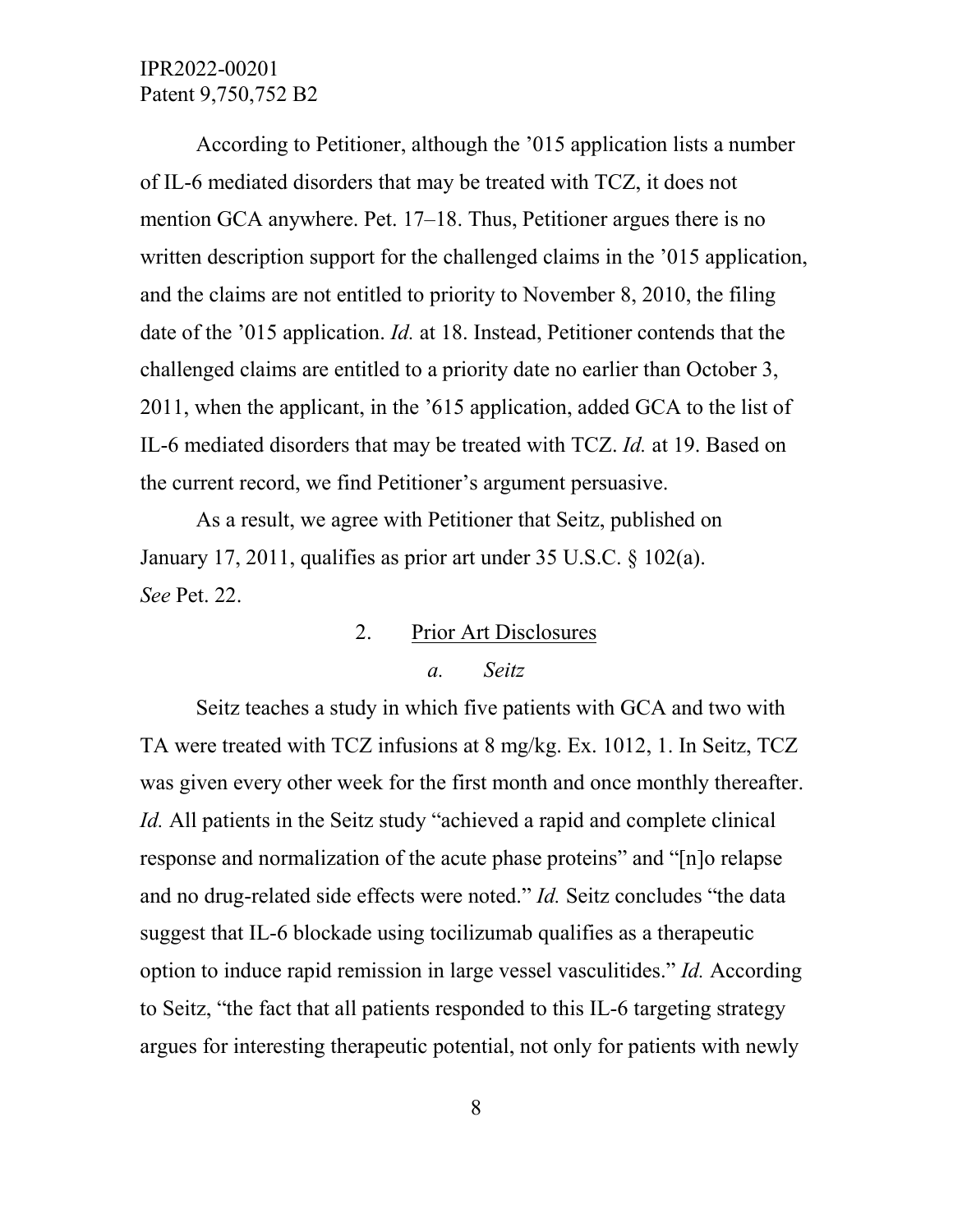diagnosed GCA but also for patients with relapse of the disease at moderate to high doses of GCs." *Id.* at 3.

#### *b. Ohta 2010*

Ohta 2010 teaches an open-label, multicenter clinical study. Ex. 1011, 2. Ohta 2010 states that "[i]t has been shown IL-6 inhibition therapy by tocilizumab is effective in RA, JIA and Castleman's disease." *Id.* Ohta 2010 points out that in those studies, TCZ was administered "by one hour infusion." *Id.* Ohta 2010 "evaluated the safety, pharmacokinetics, biomarker response and clinical response in patients with rheumatoid arthritis using a tocilizumab new formulation for subcutaneous injection" for its "ease of use." *Id.*

Patients received a fixed dose of 162 mg tocilizumab subcutaneously either weekly or every other week for the treatment of RA. *Id.* at 2–3. Ohta 2010 reports that both regimens were "well tolerated" and "associated with good clinical response." *Id.* at 3.

### 3. Analysis

Petitioner contends that the combination of Seitz and Ohta 2010 teaches each limitation of claim 1. Pet. 36–39. Based on the current record, we agree with Petitioner and adopt Petitioner's analysis as our own. We focus our discussion on the reason to combine the teachings of the prior art and the reasonable expectation of success.

#### *a. Reason to Combine*

Petitioner argues "[t]he only difference between the '752 patent claims and the treatment regimen disclosed in Seitz is that the claims are directed to a 162 mg subcutaneous dose every week or every other week to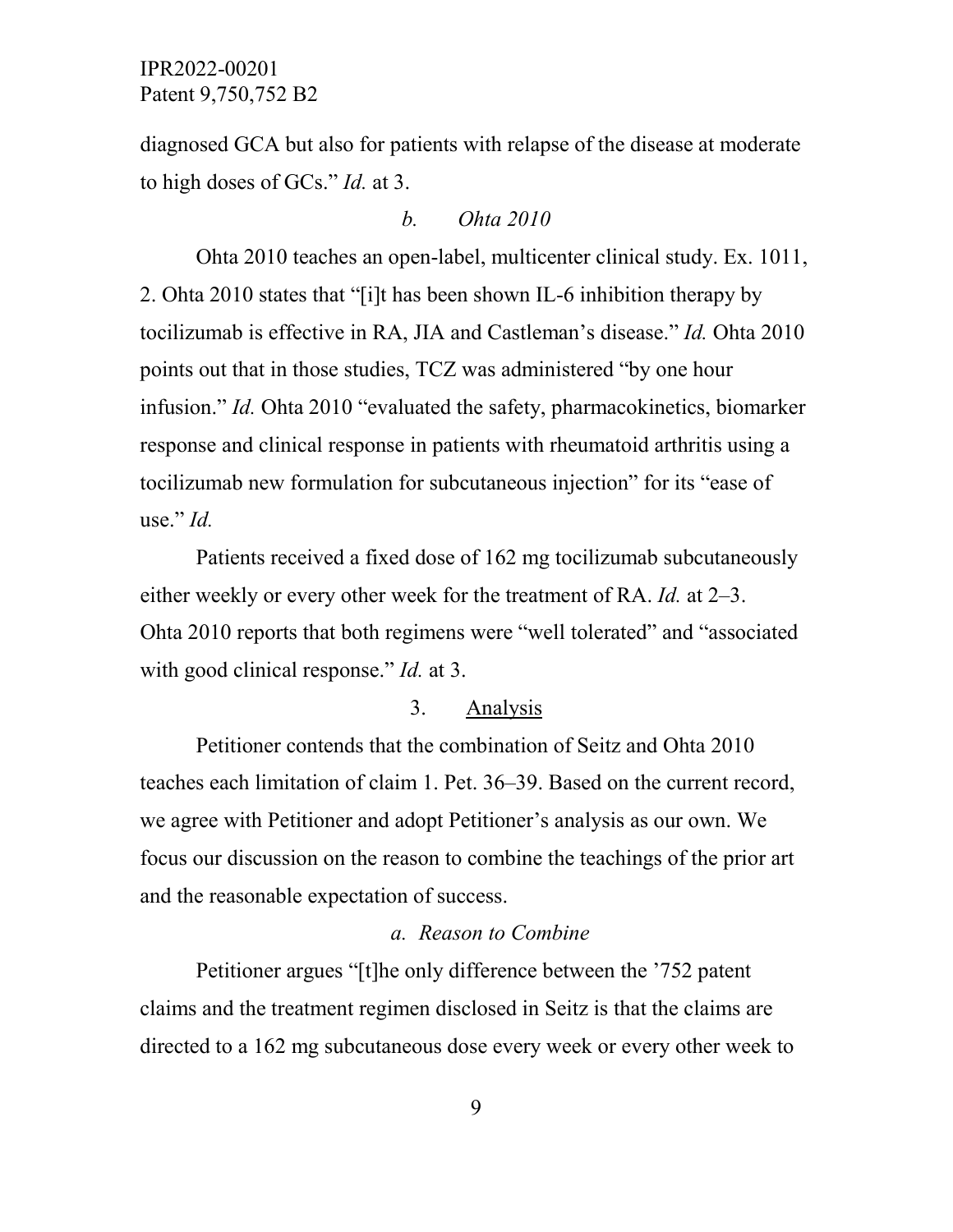$\overline{a}$ 

treat GCA, whereas Seitz reports treating GCA with an intravenous dose of 8 mg/kg once per month." Pet. 24. Petitioner relies on Ohta 2010 for teaching the subcutaneous dosing regimens "as safe and effective for treating RA (i.e., a fixed dose of 162 mg administered subcutaneously weekly or every two weeks)." *Id.* at 25. According to Petitioner, an ordinarily skilled artisan would have been motivated to combine the teachings of Seitz and Ohta 2010 to arrive at the claimed methods for treating GCA. *Id.* at 26–30.

Petitioner argues "subcutaneous administration is generally preferred over intravenous administration," because it "offers significant improvement in quality of life and treatment." *Id.* at 28 (citing Ex. 1002 ¶ 45; Ex. 1016, 11–13; Ex. 1070, 2). Petitioner points out that before the priority date of the '752 patent, Patent Owner Chugai disclosed that subcutaneous was the "preferred" form of TCZ. *Id.* at 29 (citing Ex.  $1034$ ,  $74$  $74$ ). In addition, Petitioner relies on prior art's teaching that "more frequent administration of an equivalent amount of an immunoglobulin by subcutaneous injection instead of by IV advantageously provides more stable serum concentration levels." *Id.* (citing Ex. 1021, <sup>[8](#page-9-1)</sup> 15).

Furthermore, according to Petitioner, the prior art teaches that "a fixed subcutaneous dose was considered preferable to a weight-based dose for monoclonal antibodies in the absence of a specific reason to the contrary, as

<span id="page-9-0"></span><sup>7</sup> WO2009/041621 A1, published April 2, 2009 (Ex. 1034).

<span id="page-9-1"></span><sup>8</sup> Bonilla, *Pharmacokinetics of Immunoglobulin Administered via Intravenous or Subcutaneous Routes*, 28 Immun. and Allergy Clinics of N. America 803–19 (2008) (Ex. 1021, "Bonilla").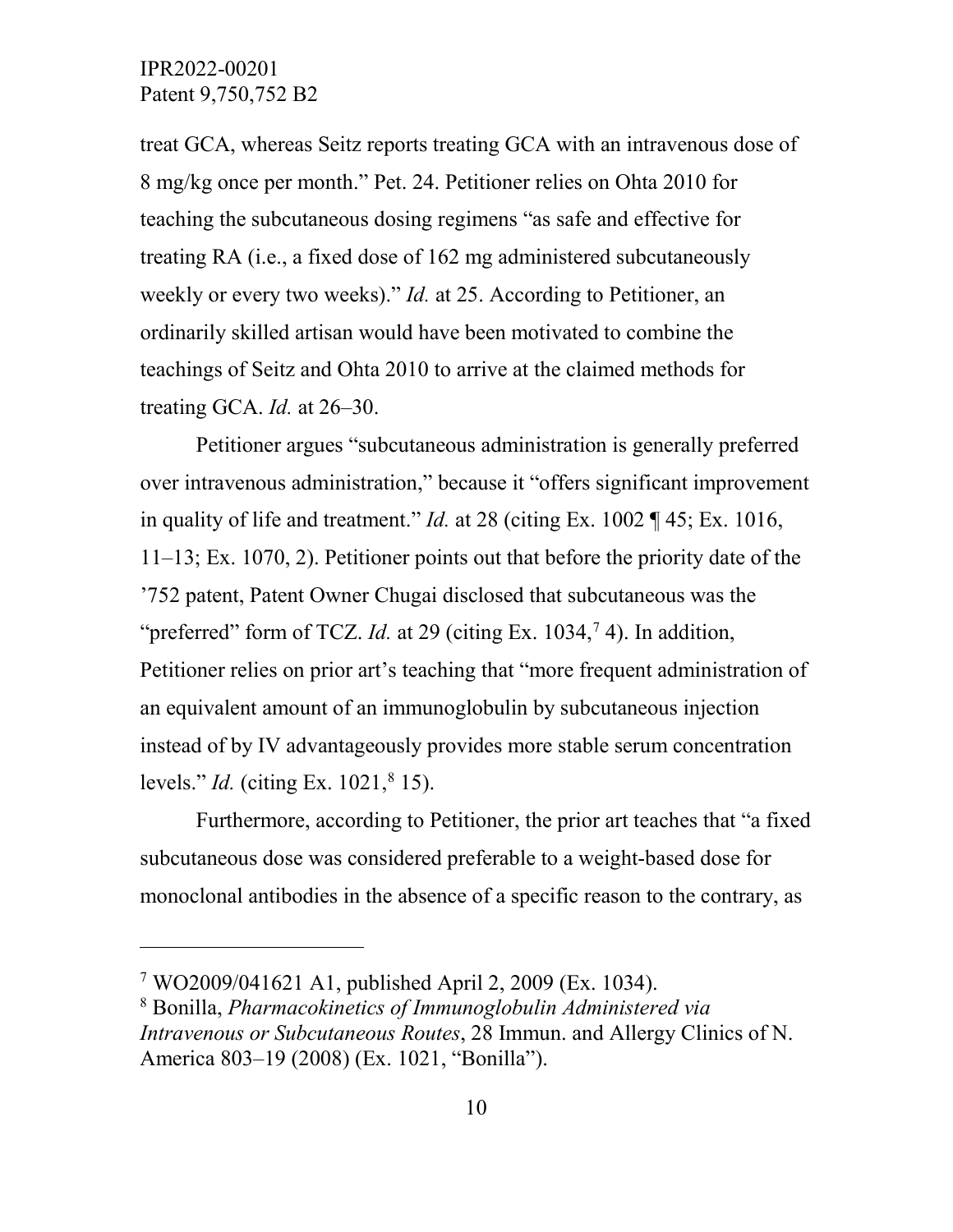$\overline{a}$ 

the former provides better compliance, less risk of medical errors, and cost effectiveness." *Id.* (citing Ex. 1002  $\P$  127; Ex. 1022,  $9$  7, 18) (quotation marks omitted).

As evidence, Petitioner points to several biologics, including antibodies and other proteins such as etanercept, adalimumab, certolizumab, and golimumab, that were approved for subcutaneous administration using a fixed dose. *Id.* at 10–11, 29.

Based on the current record, we find Petitioner's arguments persuasive. Seitz teaches treating GCA with TCZ at an intravenous dose approved for treating RA. Ex. 1012, 1. In view of the prior art's teaching that subcutaneous injection of TCZ is the preferred route of administration (Ex. 1034, 4), an ordinarily skilled artisan would have had a reason to combine the teachings of Seitz with those of Ohta 2010, which shows subcutaneous injection of TCZ at a fixed dose of 162 mg every week or every two weeks is safe and effective for treating RA (Ex. 1011, 2–3).

In sum, based on this record, we determine that Petitioner has shown sufficiently, for purposes of institution, that an ordinarily skilled artisan would have been motivated to administer TCZ subcutaneously at a fixed dose of 162 mg every week or every two weeks to treat GCA.

<span id="page-10-0"></span><sup>9</sup> Wang et al., *Fixed Dosing Versus Body Size-Based Dosing of Monoclonal Antibodies in Adult Clinical Trials*, 49 J. of Clin. Pharm. 1012–24 (2009) (Ex. 1022, "Wang").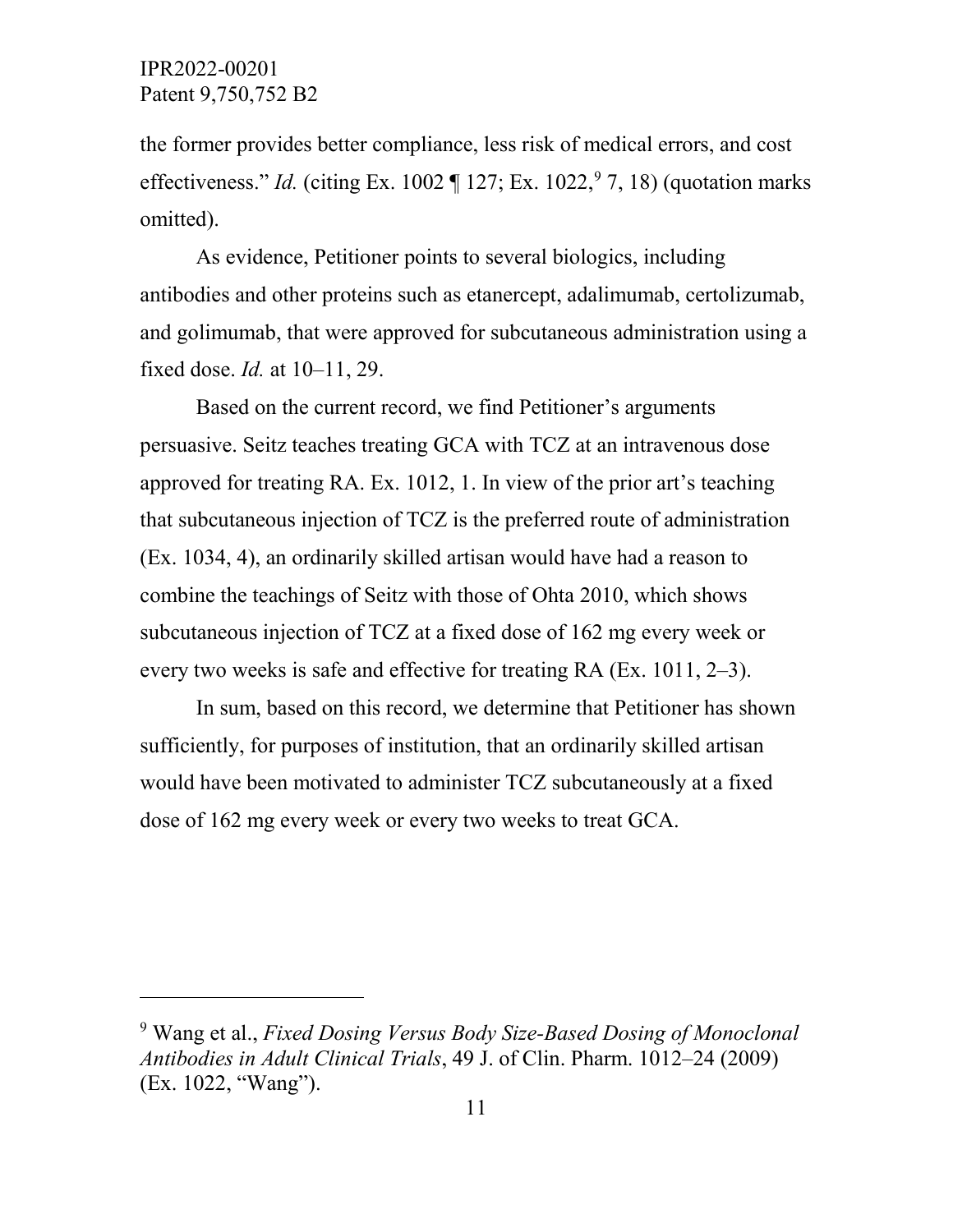### *b. Reasonable Expectation of Success*

Petitioner argues that an ordinarily skilled artisan would have reasonably expected the claimed subcutaneous TCZ regimen to successfully treat GCA. Pet. 31.

Petitioner first points to the prior success of the intravenous TCZ regimen treating various other IL-6 mediated disorders, including RA, Castleman's disease, polyarticular-course juvenile idiopathic arthritis, and systemic juvenile idiopathic arthritis. *Id.* (citing Ex. 1002 ¶¶ 131–137; Ex. 1013, 4; Ex. 1028, 13; Ex. 1041, 1; Ex. 1058, 5; Ex. 1063, 12; Ex. 1066,  $1, 4-5$ ).

Petitioner next relies on prior art, including Seitz, for teaching that 8 mg/kg intravenous dose of TCZ, a dose useful for treating RA and other IL-6 mediated disorders, also successfully treated GCA. *Id.* at 31–33 (citing Ex. 1002 ¶ 132; Ex. 1012, 1; Ex. 1037, 2; Ex. 1042, 1). According to Petitioner, "[f]or an average patient weighing 70 kg, an intravenous dosage of 8 mg/kg every month of tocilizumab corresponds to approximately 560 mg/every four weeks, or 140 mg/week." *Id.* at 34. In view of Ohta 2010's teaching that a fixed subcutaneous dose at 162 mg every week was "well tolerated" and "associated with good clinical response" (Ex. 1011, 3), Petitioner argues that "a POSA would have reasonably expected that a 162 mg fixed subcutaneous dosage of tocilizumab every week would successfully treat GCA." *Id.* at 35 (citing Ex. 1002 ¶ 135).

In addition, Petitioner points out that TCZ was approved for treating RA at an intravenous dose of 4 mg/kg every four weeks. *Id.* at 35 (citing Exs. 1041, 1063). According to Petitioner, the prior art also teaches that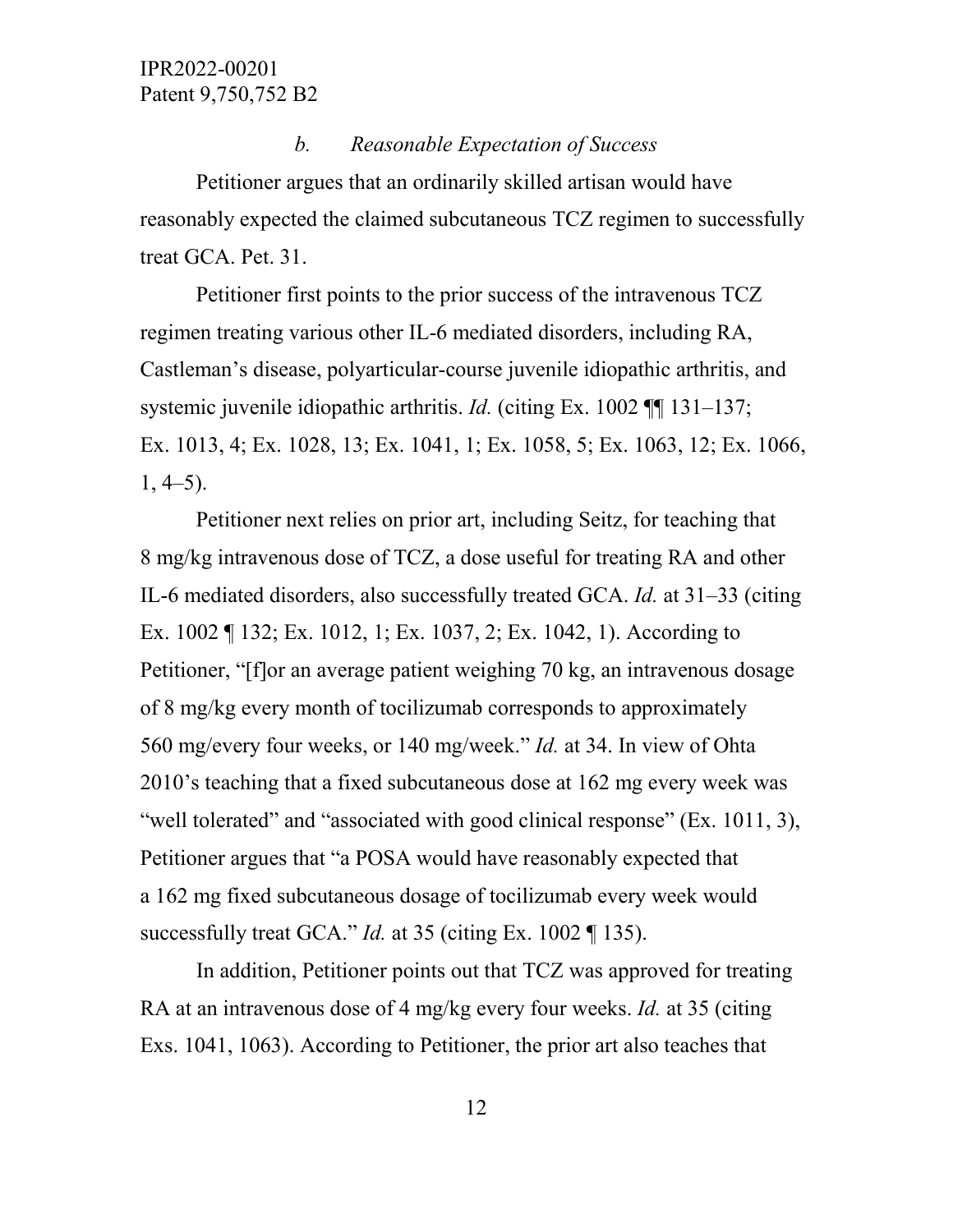when treating GCA, the dose "could be reduced [from 8 mg/kg] to 4 mg/kg every four weeks once clinical symptoms were under control, and that the patient remained in remission after treatment at the lower dose." *Id.* (citing Ex. 1037, 2). "For an average patient weighing 70 kg," Petitioner continues, "a 4 mg/kg every four week dosage of tocilizumab corresponds to a dose of 280 mg/every four weeks, or 140 mg every other week." *Id.* Thus, Petitioner concludes "a POSA would have reasonably expected that a fixed 162 mg subcutaneous dosage of tocilizumab every other week would also successfully treat GCA." *Id.* (citing Ex. 1002 ¶ 137).

Based on the current record and for purposes of this Decision, we find Petitioner's arguments persuasive. The prior art teaches that TCZ regimens that were approved to treat RA would also successfully treat GCA. Because Ohta 2010 teaches TCZ at a 162 mg fixed dose administered subcutaneously weekly or every other week safely and effectively treated RA, an ordinarily skilled artisan would have reasonably expected that the same subcutaneous regimens would also successfully treat GCA.

In sum, for purposes of institution, Petitioner has made a sufficient showing of reasonable expectation of success.

### *c. Summary*

Based on this record, Petitioner has shown a reasonable likelihood that it would prevail on its obviousness challenge of claim 1 over the combination of Seitz and Ohta 2010. Thus, we institute an *inter partes* review as to all challenges raised in the Petition. *See* Patent Trial and Appeal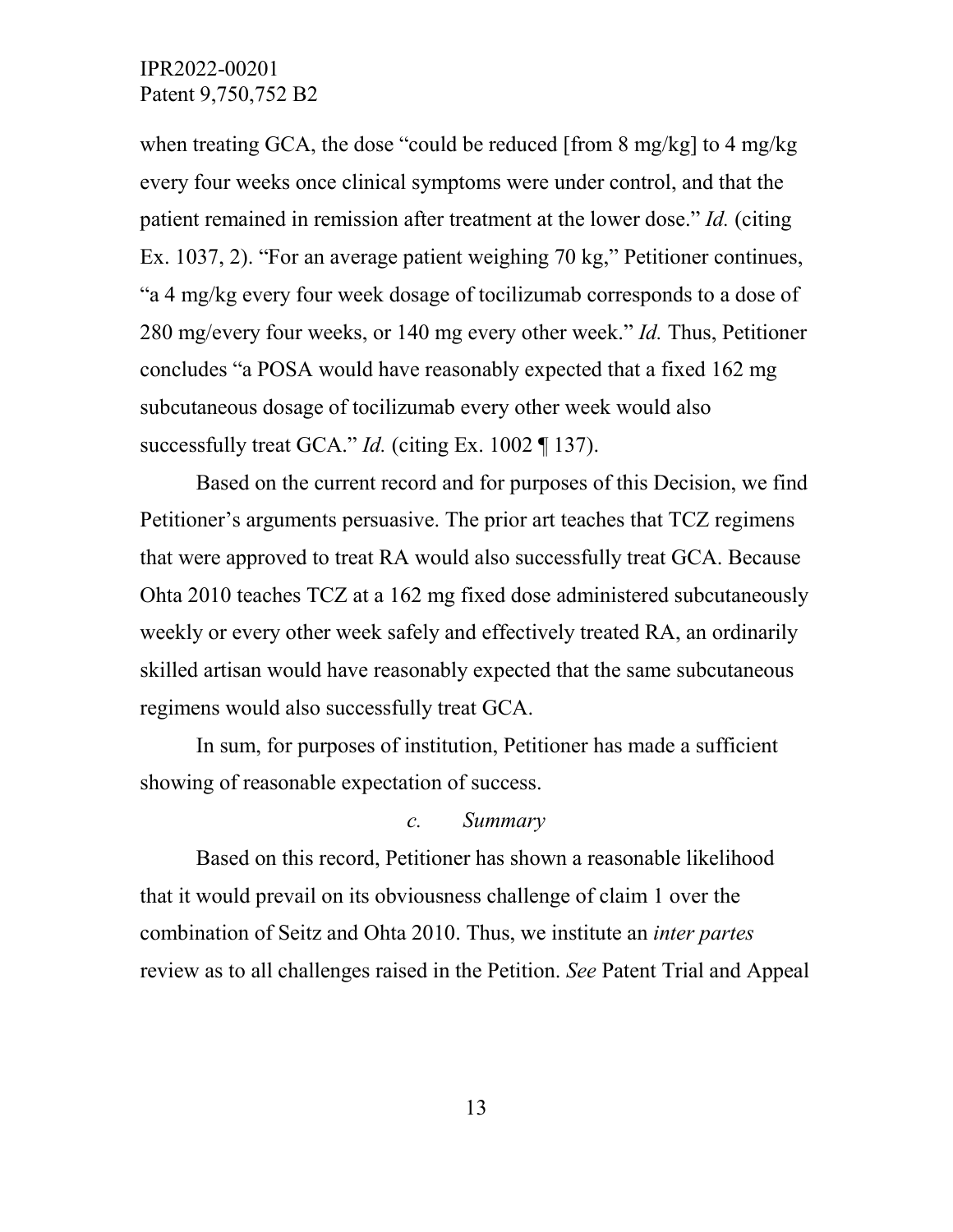Board Consolidated Trial Practice Guide ("CTPG") 64 (Nov. 2019)<sup>[10](#page-13-0)</sup> ("The Board will not institute on fewer than all claims or all challenges in a petition.").

## *D. Alleged Obviousness over Hagihara and Ohta 2010*

Petitioner also asserts that the combination of Ohta 2010 and Hagihara renders the challenged claims obvious. *Id.* at 45–54. As discussed above, we institute trial because Petitioner has met its burden in its challenge based on Seitz and Ohta 2010. Thus, we do not address this ground. We, however, encourage the parties to further address the relevant issues of all challenges to fully develop the record during trial.

# III. CONCLUSION

Based on the current record, and for the reasons explained above, we find Petitioner has demonstrated a reasonable likelihood that it would prevail with respect to at least one claim challenged in the Petition. We, thus, institute an *inter partes* review of all challenged claims on all asserted grounds.

At this stage of the proceeding, the Board has not made a final determination as to the construction of any claim term or the patentability of any challenged claim. Our view with regard to any conclusion reached in the foregoing could change upon further development of the record during trial.

 $\overline{a}$ 

<span id="page-13-0"></span><sup>&</sup>lt;sup>10</sup> Available at

https://www.uspto.gov/sites/default/files/documents/tpgnovpdf.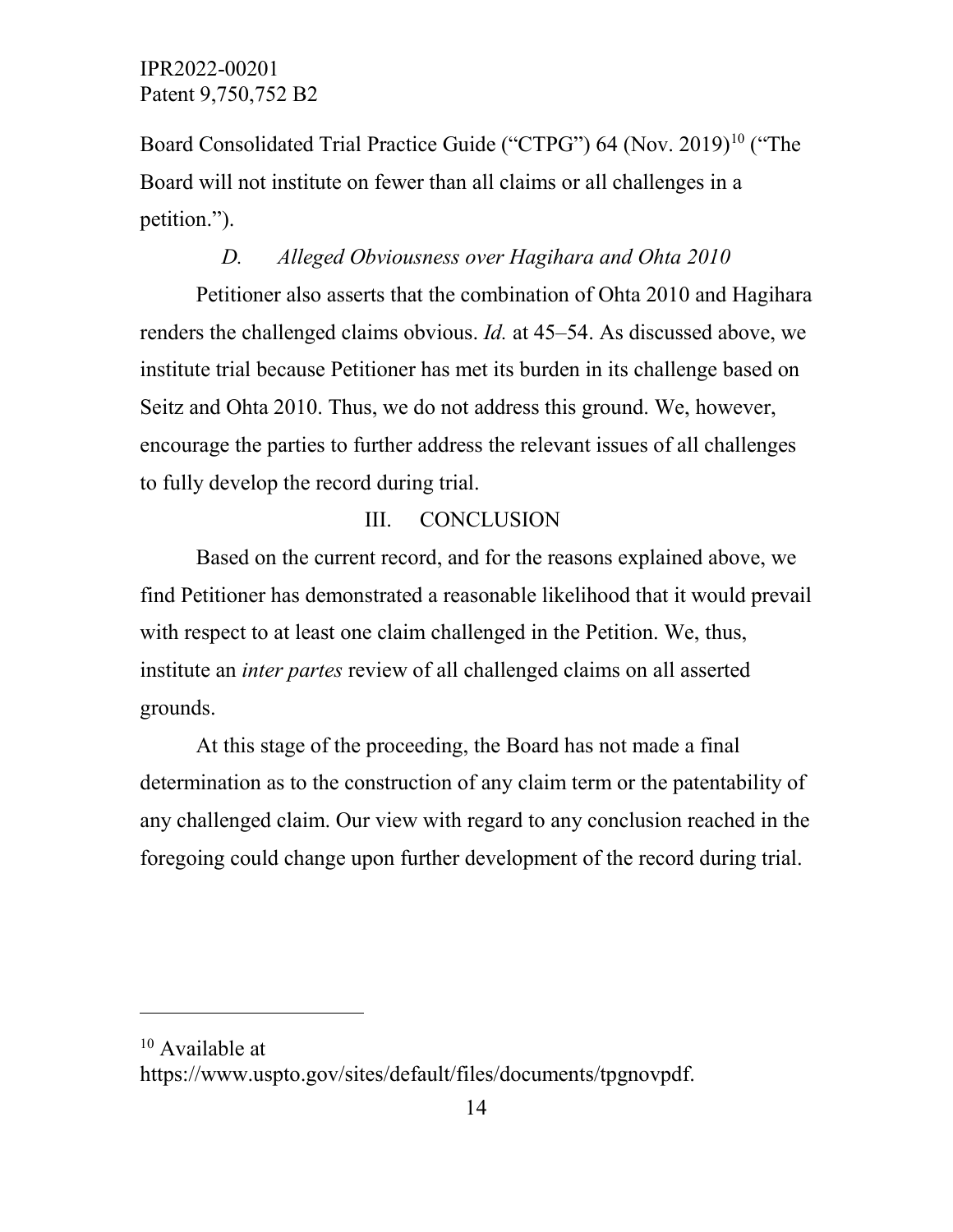# IV. ORDER

In consideration of the foregoing, it is hereby:

ORDERED that pursuant to 35 U.S.C. § 314, an *inter partes* review is hereby instituted on all challenged claims of the '752 patent based on all the asserted grounds set forth in the Petition; and

FURTHER ORDERED that pursuant to 35 U.S.C. § 314(c) and 37 C.F.R. § 42.4, notice is hereby given of the institution of a trial commencing on the entry date of this decision.